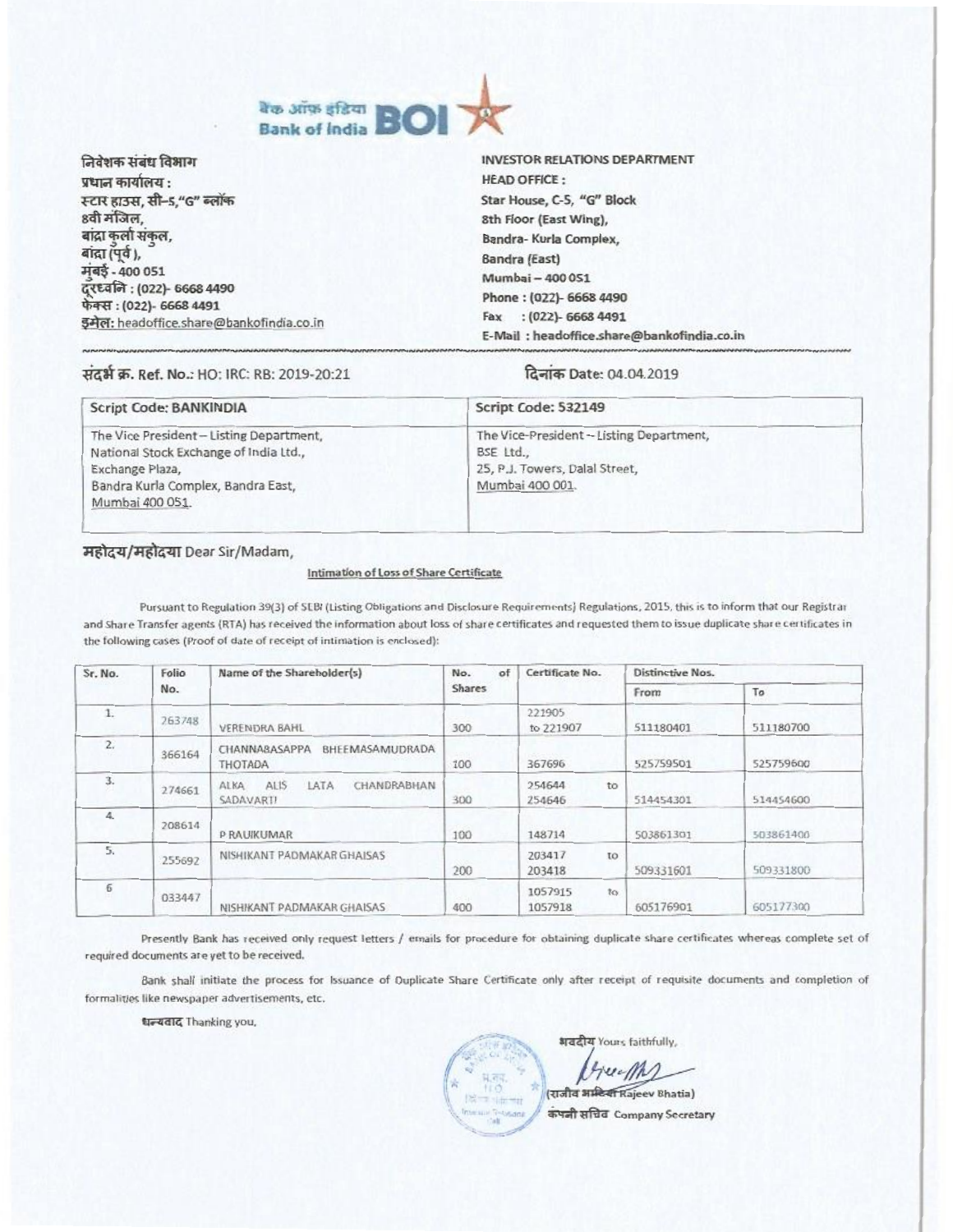To, Manager, Bigshare Services Pvt. Ltd., Mumbai Date:27/03/2019

## **Subject : Regarding issuing of Duplicate share** Certificate

Applicant : Alka alias Lata Chandrabhan Sadawarti, Nagpur

# Respected Sir, **16500**

Dep

I wish to inform you that we were holding an equity share of Bank of India purchased on year 1997. We had following mentioned share certificates which has been lost now anywhere. **I** request you to send me information of share certificate on below mentioned address else reply me the procedure how to get duplicate share certificate through proper channel.

The details of Equity Share Certificate are as follows.

| Sr.<br>No. | Regd.<br>Folio<br>No. | Share<br>Certificate No | No.<br>of<br>share: | Date of<br>issue | Shareholders name                 |  |  |
|------------|-----------------------|-------------------------|---------------------|------------------|-----------------------------------|--|--|
|            | 274661                | 00254644                | 100                 |                  | 30/05/1997   Mrs. Alka alias Lata |  |  |
|            | 274661                | $00254645$ -            | 100                 |                  | 30/05/1997 Chandrabhan Sadawarti  |  |  |
|            | 274661                | 00254646                | 100                 | 30/05/1997       |                                   |  |  |

Thanks & Regards

Alkel C. Sadawerti Alka Chandrabhan Sadawarti

Address: 201, Sai Krupa Apartment,

Besides Chaudhary Hospital, Umred Road<sup>Sign</sup>

Sakkardara, Nagpur - 440009

Mob. No. +91-9922403586, 9822466624; email: sadawarti.akash@gmail.com